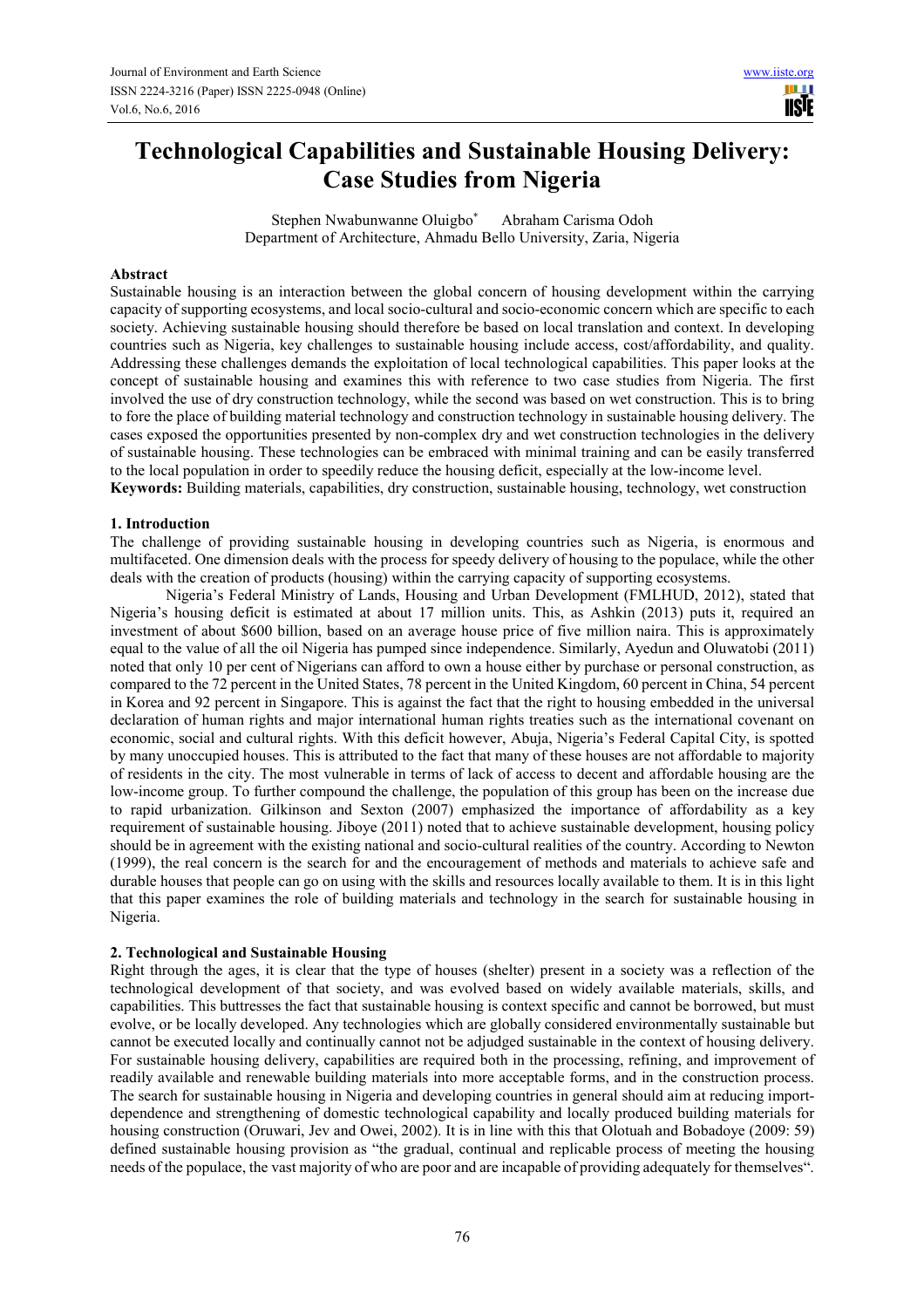# *2.1 Low-Tech vs High-Tech Solutions*

Low-Tech approach to sustainable architecture implies the use of non-sophisticated materials and techniques. This is achieved by innovative use or adaptation of simple regionally available indigenous, traditional, vernacular or modern materials and methods. It interacts directly with site and climate in order to minimise energy demand by initiating a dialog between indoor and outdoor environment. Bianca-Daniela (2012) noted that this approach is based on knowledge of nature and climate which has been accumulated through the ages. In contrast to this, High-Tech solutions are based on advanced modern technologies, relying on a strategy of compensation aiming to balance out inner climate conditions with intelligent building technology (Bianca-Daniela, 2012). Cody (2014) noted that there is the recurring question of which of the two approach (High-Tech or Low-Tech) is more suited to help achieve a sustainable development. This question perhaps requires no answer since sustainable design is context specific, and design problems and programs vary in context and complexity. In developing countries such as Nigeria, the major architectural challenge still remains the provision of comfortable and affordable housing. This deficit can only be overcome by harnessing the benefits of Low-tech solutions where possible.

# *2.2 The Role of Building Material Technology*

One of the key challenge to the provision of affordable housing in Nigeria lies in the cost of building materials. This is because building materials constitute about 70 percent of total cost of buildings (Oruwari, Jev and Owei, 2002). The alternative these high-cost modern building materials lie in the harnessing of readily available materials such as earth. However, the damages caused by building material harvesting are evident in burrow pits, rock blasting sites, and, depletion of forests among others. The rapid deforestation, resulting from unsustainable uses of forest resources is one of the major sources of land degradation (Federal Government of Nigeria, FGN, 2012). This brings to fore the need for sustainability in building material sourcing. On the other hand, these crude materials require refining and improvement in order to make them acceptable. Also, building materials, from their production through their transport, installation and use to disposal, have significant, impacts on human health and the built environment. The use of building material on a site saves production cost, time, energy, environmental pollution and transportation cost. Worthy of note when discussing materials is the Life Cycle Assessment (LCA) which is the evaluation of the impacts of materials from their resourcing and production to disposal. According to Kim and Gridnon (1998) the best way of material preservation is through the usage of resources already existing in the form of building (reuse). Ashkin (2013) recommended the exploration of refined indigenous building materials and innovative building technologies for the delivery of more affordable housing in Nigeria. One of the currently most viable refined materials is the use of Compressed Earth Bricks (CEB). There is also the innovative use of the so-called "waste-to-wealth" materials in construction. One of such is the use of Polyethylene Terephthalate (PET) bottles (plastic bottles) which hitherto littered many cities in Nigeria.

According to Pierre and Alex (2013), one of the characteristics of sustainable building materials include being locally produced and sourced. Contrary to this, it is not uncommon to see many supposedly sustainable housing projects in Nigeria constructed of materials which were largely imported. These materials were adjudged sustainable based on global context with no recourse to local context. For a country which relies largely on the sale of crude oil, and is seeking diversification of its economy, with a substantial part of its populace living in poverty, economically sustainable housing should not only be affordable, but should aim at contributing maximally to local economy. This requires that effort be made at ensuring that the benefits of the entire process is as much as possible accrued to the local economy. Nigeria is endowed with abundant readily available materials that can be used for building. This includes small-scale raw material deposit, agricultural products and residues, industrial wastes, low cost and renewal sources of energy and established technologies which can readily be applied to the local production of low cost materials (Oladapo and Oni 2012). Many of these materials have low Gross Energy Requirements (GERS). These materials however require strengthening of domestic technological capability and innovativeness to translate into acceptable houses.

#### *2.3 The Role of Construction Technology*

Technological capability connotes the availability of skilled persons who have the required technical knowledge about a process (Chambua, 1996), while skills refers to the capabilities and expertise of individuals to perform a task to a predefined level of competence in a particular occupation or activity (Frogner, 2002; Leitchester, 2006). Sustainable housing delivery demands a search for available alternative technologies towards solving existing problems.

Gallopin (2003) noted that achieving sustainable design does not lie in extraordinary solutions, but the application of simple but rational solutions. This submission is very important in sustainable housing development, since housing is a basic need that is still elusive to the majority of people in developing countries. Housing projects are some of the simplest design and construction projects, and should provide opportunities for the development and empowering of local personnel. Many buildings which were constructed by foreign personnel are today experiencing challenges in their maintenance. These challenges emanate for two reasons. The first is the absence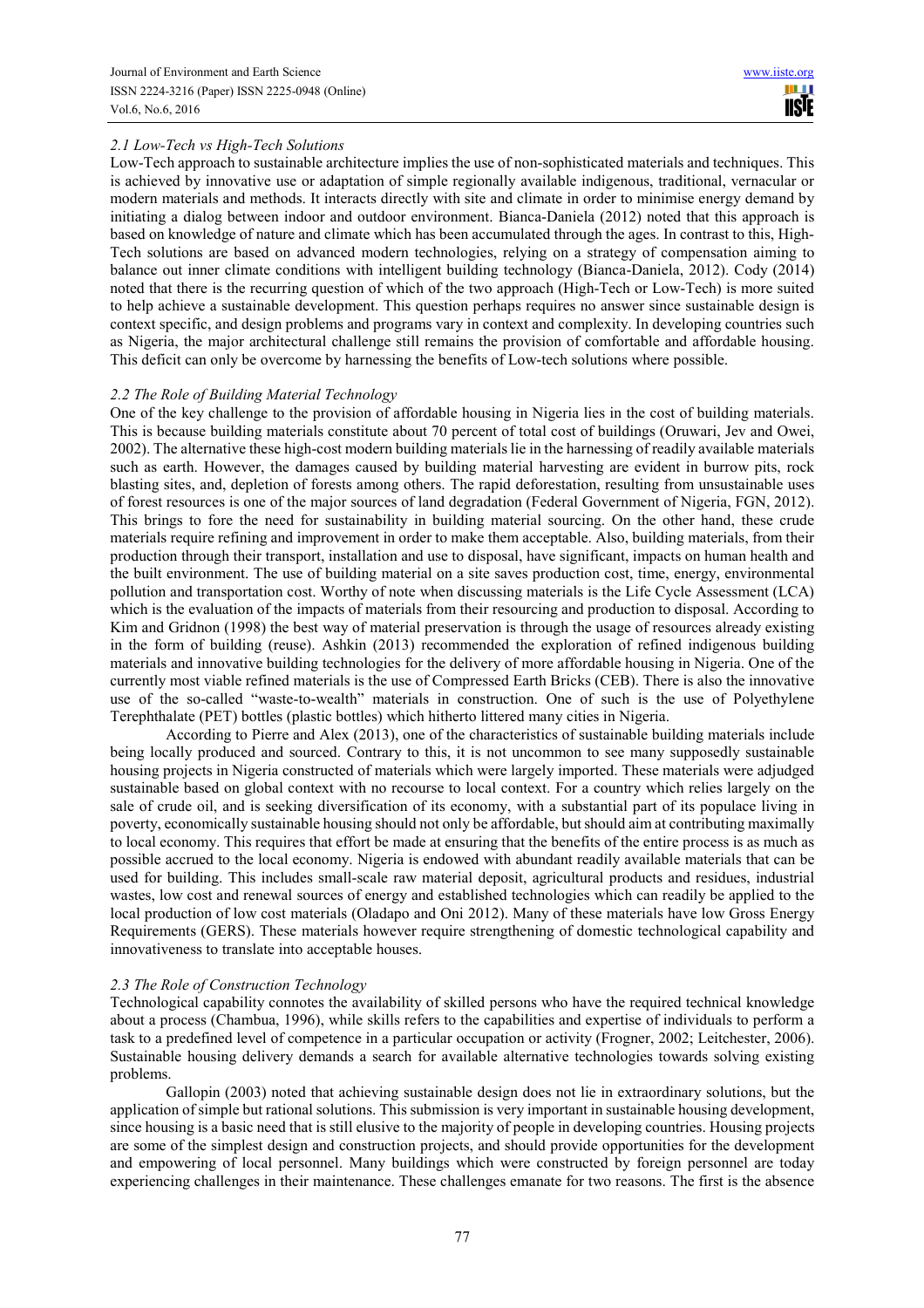of personnel with such skills, with the only option being to engage personnel from outside the country. The second is the fact that the foreign firms that constructed such projects made use of imported materials and components which were not locally available for the purpose of replacement. Also, while many Nigerians are unemployed, it will be ironical to appropriate a basic necessity such as housing delivery to foreign design professionals, contractors, and technicians, at the detriment of the local economy. Housing delivery programs and strategies should be developed around local capacity. Technologies which are not locally available may be considered sustainable only through a process of technology transfer and diffusion (Oruwari, Jev and Owei, 2002). It is important to be mindful that self-help and community participation is an integral part of indigenous African architecture, culture and value system (Adebayo and Adebayo, 2000), therefore, tackling the enormous housing challenge, especially in rural areas, may require the application of skills which can be transferred to the local populace to increase the speed of delivery.

# *2.3.1 Dry versus Wet Construction*

Concrete blocks has long been by far the dominant building material in Nigeria. Construction with concrete block tends to be labour intensive and construction cycles are long, since block structures must settle before finishing work can be done. Dry construction - building constructed without conventional mortar, with industrially manufactured alternative to blocks and mortar, can address both quality and cost issues for low-cost housing. One of the recently popular dry construction technologies gaining ground in sustainable housing construction in Nigeria is the use of Compressed Earth Bricks (CEB). Pierre and Alex (2013) gave the following as the advantages of Compressed stabilized earth blocks:

- It is much cheaper than bricks.
- Use of local soil and on-site manufacturing saves on transport costs and fuel consumption, especially in remote areas with poor road infrastructure.
- Low embodied energy value of around 0.42 MJ/kg and a negligible carbon foot print.
- Earth structures have good thermal properties which save on heating and cooling costs.
- Earth blocks are fire, noise and bug resistant.
- The brick-making process can be easily taught, and the stabilizer can be used in remote areas to create earth building material.

# **3. Case Studies**

Two cases were studied. These are Unity Housing Estate, Kuje (UHEK), Abuja, and Sabon Yelwa Housing Estate (SYHE), Kaduna State, both in Nigeria. The first case was based on largely dry construction process, while the second was of wet construction.

UHEK is situated on a 9.8-hectare land in Kuje, Abuja, Nigeria. The estate was planned for the construction of 200 housing units of two prototypes, one of two bedroom flats, and the other of three bedroom flats (Figure 1). SYHE is situated on a 17-hectare land in Sabon Yelwa village, Kaduna, State, Nigeria. The project is the product of effort of a number of collaborating non-governmental organisation (NGOs) (Figure 2).



Figure 1. Housing units at UHEK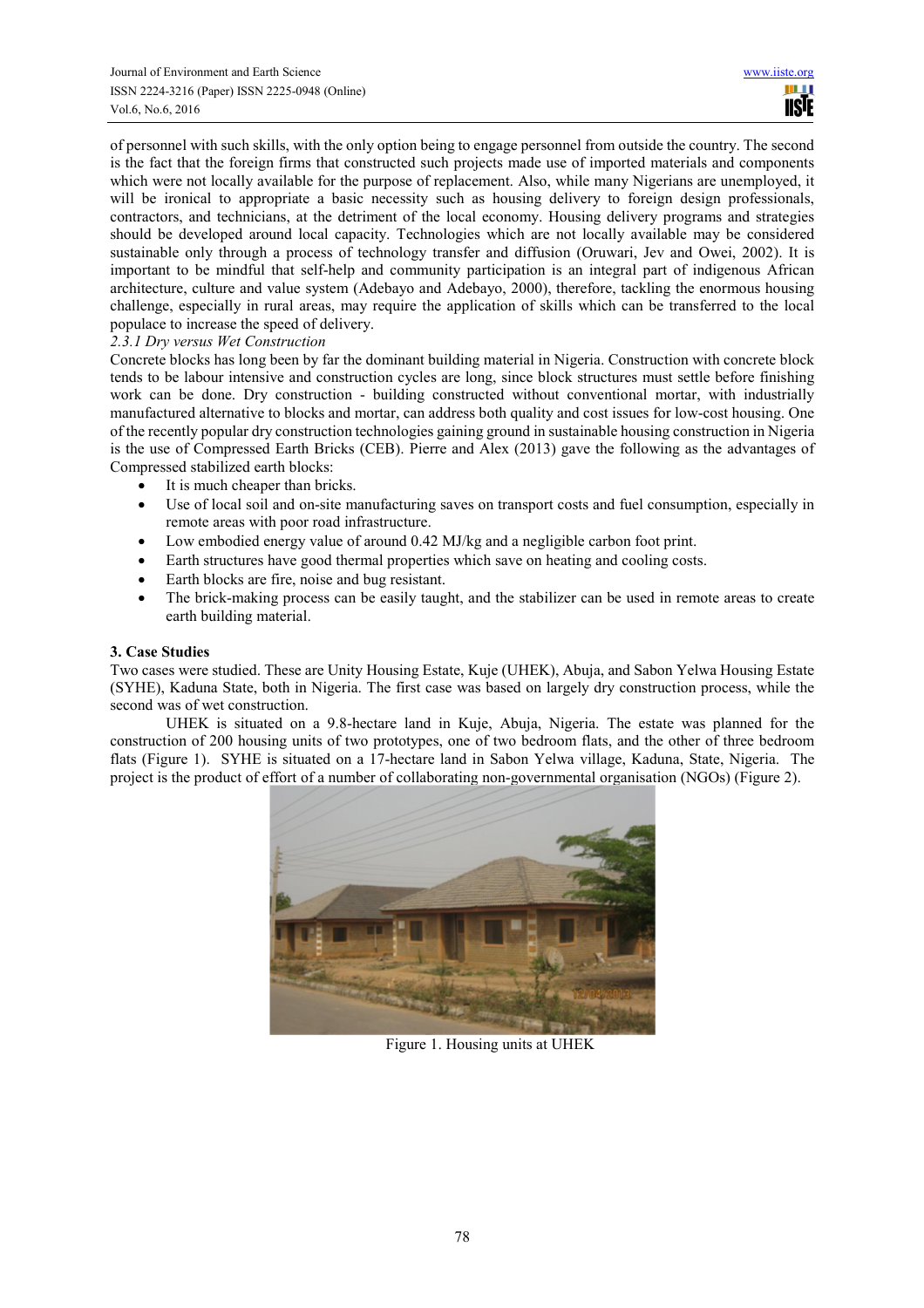

Figure 2. Housing units at SYHE

# *3.1 Local Sourcing of Building Materials*

The major building material used at UHEK is CEB. The others are concrete for foundation and column, steel for lintels, and clay tiles with timber structure for roofing. The material used for production of CEB, which is laterite, was available on the site, and the CEB was produced on site (Figure 3). The only negative impact here is the aftermath of the excavation which left a pit beside the site.

For SYHE, the key materials used is Polyethylene Terephthalate (PET) bottles (plastic bottles). Other materials include earth as 'infill' for the PET bottles, mud as binder, concrete for foundation, window sill, lintel, and head coarse (Figure 4). The use of concrete was minimised and constituted only about 12per cent of the plaster.



Figure 3. Stacks of CEBs at UHEK



Figure 4. Collected PET bottles at SYHE

# *3.2 Reduced Impact of Building Material Transportation*

At UHEK, the fact that the major material (CEB) was produced on site reduced the environmental impact attributable to building material transportation. The only transportation of the bricks was from the point of manufacture to the plots, and the impact of this is minimal.

At SYHE, the transportation was a bit more. This is due to the fact that the PET bottles were collected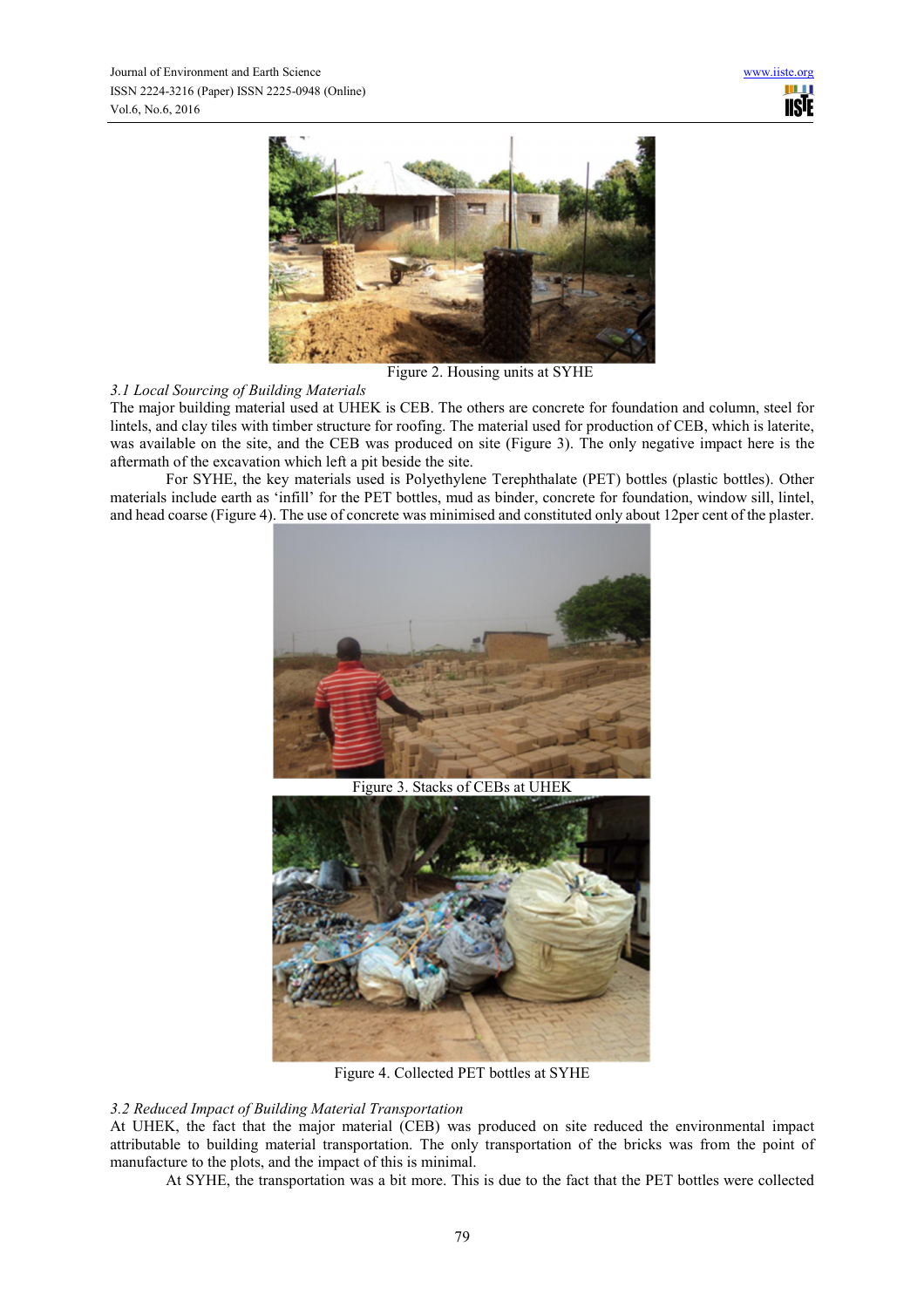from hotels and bars in neighbouring communities, and needed to be transported. However, this is still minimal. Also, the other major material is earth, which was readily available on site.

#### *3.3 Reduced Embodied Energy*

The production of earth-based materials consumes much less energy and pollutes much less than other alternatives such as concrete blocks and fired bricks. The CEBs used at UHEK were not burnt or fired. This reduces the embodied energy of the major building material for the housing estate. CEBs are compressed to achieve the required strength after the process of curing was effectively carried out. Similarly, SYHE made use of waste materials (PET bottles) and earth. This also has low embodied energy since none of these were manufactured and no energy was expended.

#### *3.4 Favourable Thermal Properties*

Thermal performance of building materials is critical to achieving thermal comfort in buildings. As a building material, CEBs has high thermal capacity, thereby making it a good material for building in hot dry climates. This is of great benefit in Abuja, where UHEK is located. For SYHE, though PET bottles were used, mud remained the major mass of the building thus the thermal properties are similar to that of UHEK.

#### *3.5 Financial Viability*

The fact that the CEBs and mud-filled PET bottles were produced locally, with readily available resource and semi-skilled labour, and little transportation, makes them cost effective. This is in comparison to the cost of energy needed for production of other building materials such as fired brick and concrete blocks. These materials are cheaper than fired bricks due to the fact that a lot of energy is needed to power a furnace for fired bricks. Compared to concrete block, they are also cheaper when considering the cost of cement and sharp sand used. Financially it can be concluded that the material more sustainable than most other local alternatives.

#### *3.6 Recyclability of Building Materials*

CEBs are not fired and do not undergo any change of state during their production. This makes them easily biodegradable. Also, CEBs can be reused after demolition. For mud-filled PET bottles as used in SYHE on the other hand, the mud infill returns to the earth when the building life-span expires, while the PET bottles can be recycled.

# *3.7 Minimal Waste and Pollution in Manufacturing Process*

Little or no waste was generated in the manufacturing process of the CEBs at UHEK. This is because the production was done at the same spot where the laterite was sourced, and any surplus or spilled laterite was returned to the earth. Also, the CEB making is a non-toxic process, as compared to materials such as concrete. For the PET bottles used at SYHE, there is also no waste, since the mud was filled on site and the PET bottles were already regarded as waste but was reclaimed.

#### *3.8 Low-Tech Construction Technology*

The use of CEBs at UHEK meant that the construction process required less-skilled or semi-skilled, and the skill required can be easily transferred within shorter periods as compared with concrete block laying. This process also requires less time and energy as the CEBs only required interlocking and no placement of mortar for binding (Figure 5). This is one of the benefits of dry construction methods to sustainable housing delivery.

Fittings and fixtures were also easily incorporated in the buildings, as cutters and drills were used where necessary to create access for piping and conduit wiring. Aesthetics was a factor that was not neglected, as many would have imagined the possible outcome of brown brick walls which might be difficult or not pleasing to render. Surprisingly, proper and efficient renderings were made on already finished structures to ensure a calm and aesthetically pleasing environment.

At SYHE, the construction involved the excavation of a 400 by 400mm foundation trench. The excavated earth is used as binder and for filling the PET bottles. The houses were constructed with capped, earth-filled PET bottles, each weighing about three kilograms. The earth is mixed with little amount of water and then compacted in the plastic bottles in layers with a metal rod after which the bottles are then capped. The bottles are stacked in layers and bonded together by mud, with a complex network of strings holding each bottle by its neck, providing extra support to the structure (Figure 6). The sand filled plastic bottles are laid on either the cap facing the outside and the base facing the interior or the cap facing the interior and the base facing outside. This provided aesthetic options.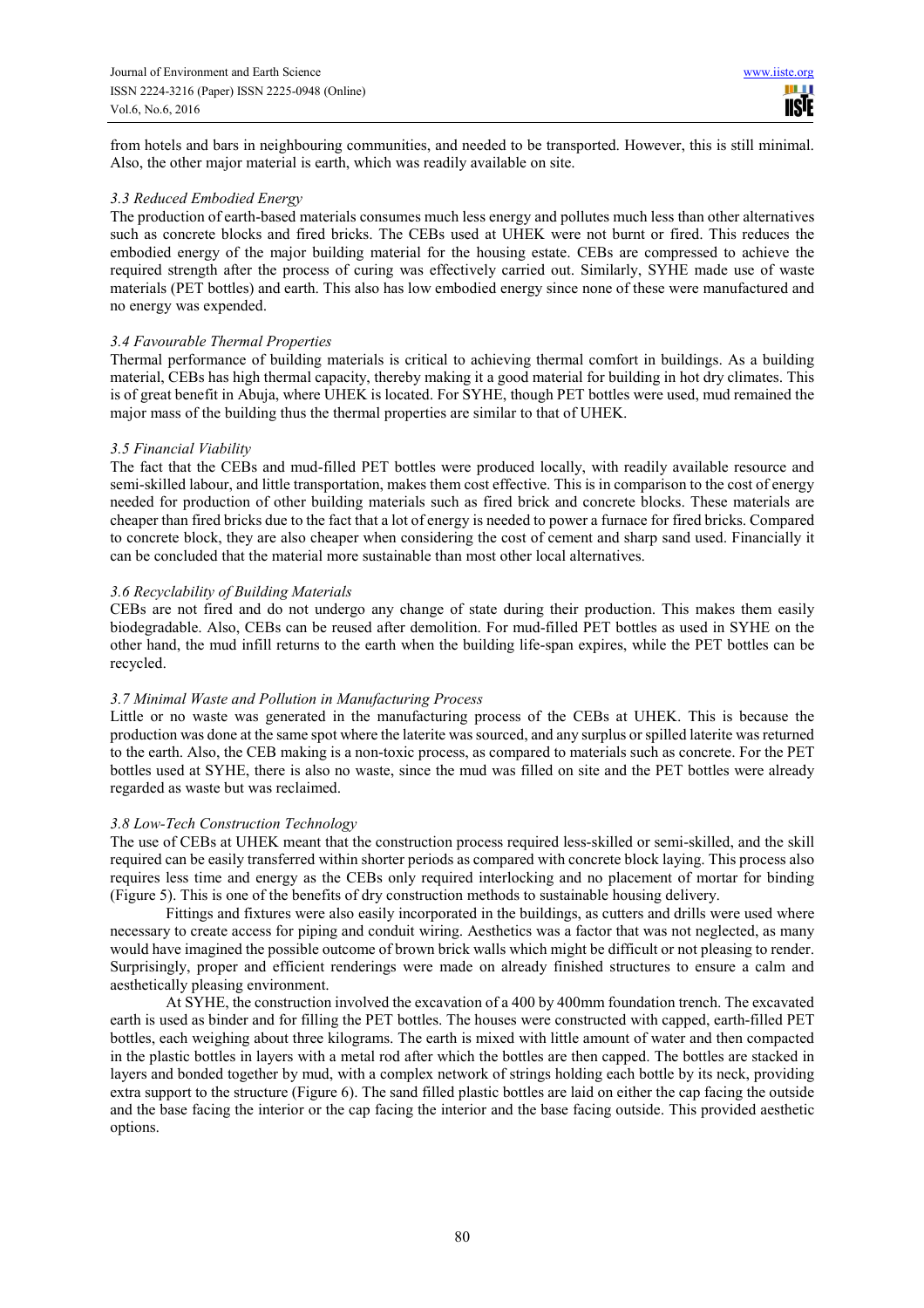

Figure 5. Dry construction using CEB



Figure 6. Wet construction using PET bottles

# **4. Conclusion**

The adoption of foreign sustainable housing design concepts without reference to local context negates the core values of sustainability. Sustainable housing delivery in developing countries such as Nigeria should not only address the global environmental challenges, but also local priorities such as access and affordability. This can only be achieved through the improvement and refining of locally and readily available building materials, and the development of solutions based on local capabilities and skills. This will address core issues such as renewability, reduced pollution, energy issues and affordability. Both non-complex dry and wet construction technologies can be explored. This should however be based on skills which are locally available or those can be easily transferred in order to speedily reduce the housing deficit, especially at the low-income level.

#### **References**

Ashkin, R. (2013). Innovative Building Technologies: The Social Housing Angle. Paper presented at Housing Africa 2013, Abuja, Nigeria, 14th August 2013.

- Ayedun, C. A., and Oluwatobi, A. O. (2011). Issues and Challenges Militating Against the Sustainability of Affordable Housing Provision in Nigeria. Business Management Dynamics. 1(4), pp. 1- 8.
- Bianca-Daniela, I. (2012). Towards low technology higher performance architecture: Potentials of alternative construction in West Scotland. Retrieved from www.cicstart.org/userfiles/file/IR11\_68-75.pdf
- Chambua, S. E. (1996). Endogenous Technology Capacity and Capabilities under Conditions of Economic Policies of Stabilization and Structural Adjustment: The Case of Technology Generation in Tanzania. ATPS Working Paper No. 10, April 1996.
- Cody, B. (2014). The role of technology in sustainable architecture. In: *Wolkenkuckucksheim, Internationale Zeitschrift zur Theorie der Architektur*. Vol. 19, Issue 33, p. 239–249.
- Stabilization and Structural Adjustment: The Case of Technology Generation in Tanzania. ATPS Working Paper No. 10, April 1996.

Federal Government of Nigeria (2012). Nigeria's Path to Sustainable Development through Green Economy.